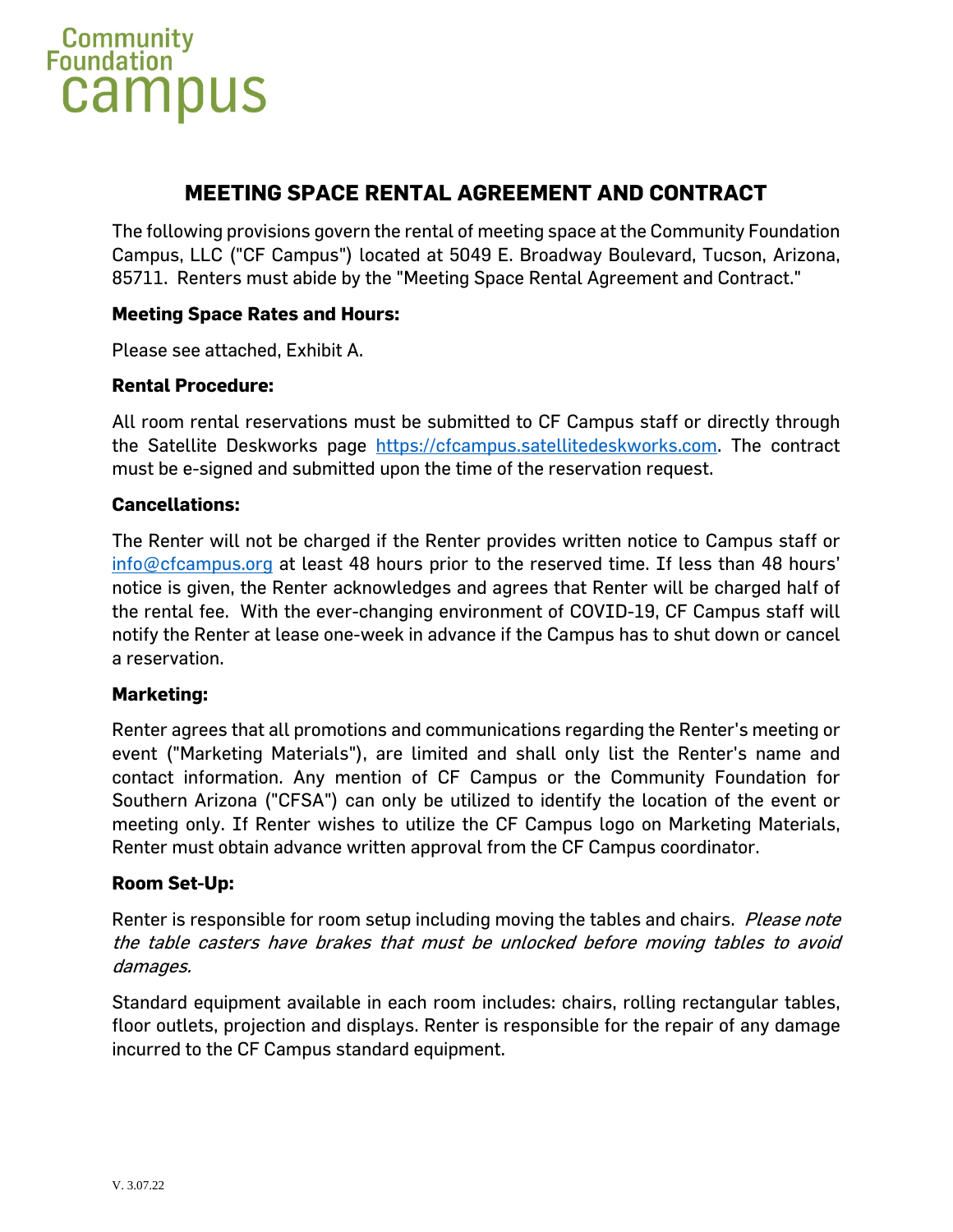The outdoor courtyard does not include any furniture and CF Campus equipment / furniture is not to be used outside. Renter is responsible for renting and setting up tables, chairs, AV equipment, etc. from a third-party.

Renter may bring additional equipment as necessary. CF Campus offers no guarantee on compatibility of third-party equipment. All rental equipment is the sole responsibility of Renter. Please contact CF Campus at (520) 770-7898 if specific equipment is necessary for your event or meeting.

For additional equipment rates, please see attached, Exhibit A.

# **Clean-Up:**

Renter is responsible for tear down and cleanliness of the meeting space upon conclusion of the event. A clean-up fee of up to \$100 will be assessed if a meeting space is not returned to its original state within one (1) hour following the conclusion of the event.

- Tables and chairs must be returned to their original position
- No used materials or trash should be left in the meeting rooms
- All used paper, plastic ware, bottles and cans must be placed in the trash bins
- Leftover food must be placed in the trash bins and removed

#### **Food:**

Renter may order food and catering through a third party. Renter is responsible for set-up and clean-up of any third-party catering.

Coffee is available to purchase, please see attached, Exhibit A.

# **Parking:**

Renter is required to coordinate parking with the CF Campus coordinator at least three (3) business days prior to the event or meeting, if there are 40 plus attendees during business hours (8:00am – 5:00pm, Monday-Friday).

# **City, County, State and Federal Laws:**

Renter agrees to comply with all applicable City, County, State, and Federal laws, as well as CF Campus rules and regulations. Renter is prohibited from selling or serving alcohol on the CF Campus. If Renter desires to have alcohol for an event, it must first obtain requisite liquor license and advance written permission by the CF Campus Coordinator. A copy of the liquor license must be provided to the CF Campus Coordinator at least three (3) business days prior to the event.

# **Insurance:**

Renter is required to obtain general liability insurance covering the event. Renter shall provide a certificate of insurance and a policy endorsement naming CFSA Community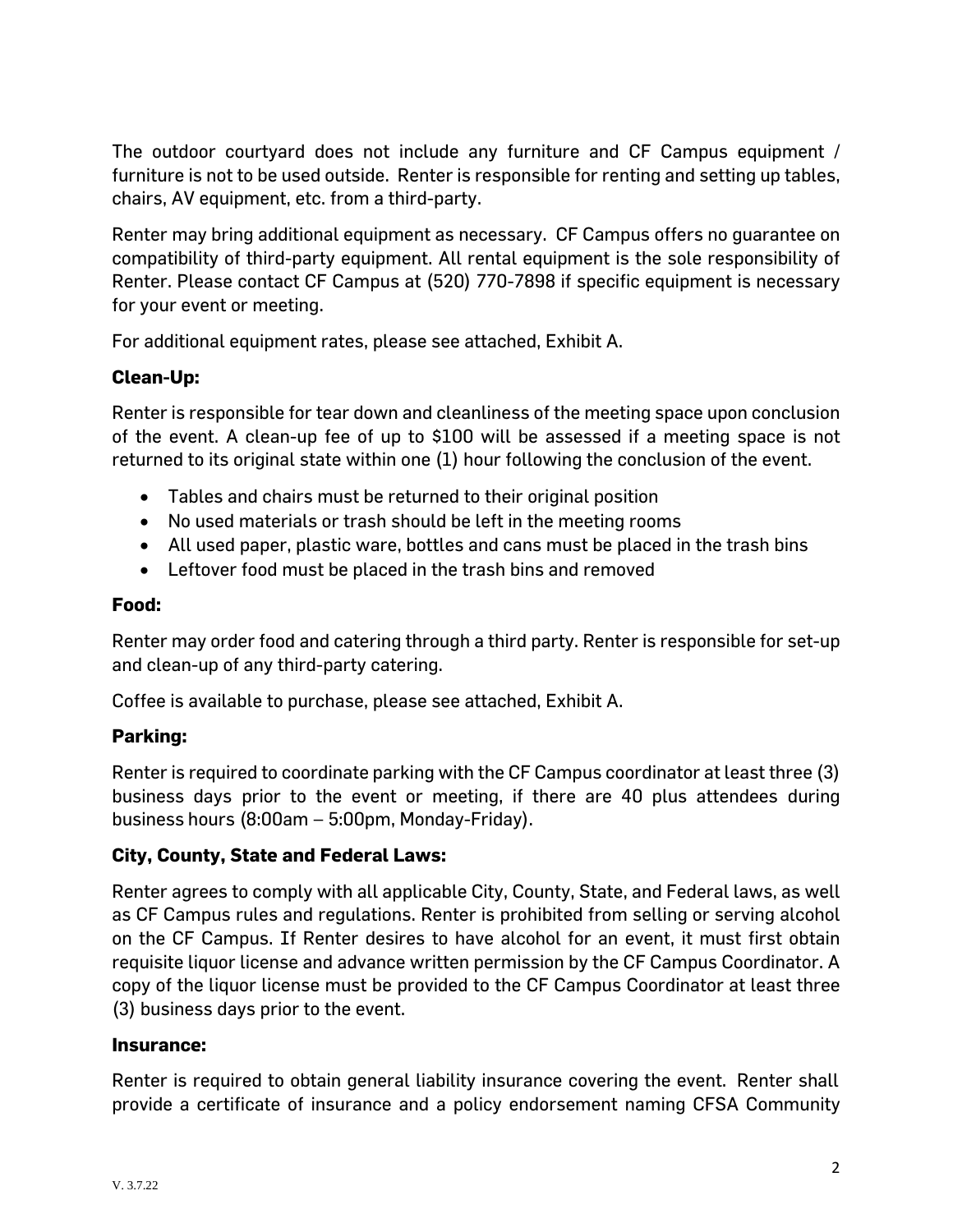Campus, LLC and CFSA as additional insureds on the policy at least three (3) business days prior to the event.

### **Liability:**

Renter is liable for any damage to or misuse of the meeting space or equipment. Renter agrees to assume all associated costs for damages, repair and replacement.

Renter acknowledges that CF Campus is not liable for Coronavirus/COVID-19 exposure. Renter and event attendees assume full risk and understands that becoming exposed to and/or infected by the Coronavirus/COVID-19 may result from the actions, omissions, or negligence of themselves and others, including, but not limited to, CF Campus staff, and other guests.

#### **Indemnification**:

Renter agrees to indemnify, protect, defend, release and hold harmless CFSA Campus, LLC, CFSA, its affiliates, employees, assigns, successors and agents from and against any and all costs, expenses, loses, indebtedness, claims, actions, liabilities, damages, including attorney's fees related thereto and arising out of or any way relating to the assertion by any person of any claim, demands, causes of actions, controversies, obligations or liabilities, in connection with or in any way relating to Renter's event or the property located at 5049 E. Broadway Blvd. Tucson, Arizona.

#### **Miscellaneous:**

- CF Campus is a Smoke Free Zone
- No candles are permitted inside
- If your event is serving alcohol it must be licensed and approved in advance
- Podium can be reserved on a first-come-first-serve basis
- $\Box$  I have read, understand and agree to abide by the Meeting Space Rental Agreement and Contract.

| Signature          |                     | Date    |
|--------------------|---------------------|---------|
|                    |                     |         |
| <b>Renter Name</b> | <b>Contact Name</b> | Phone # |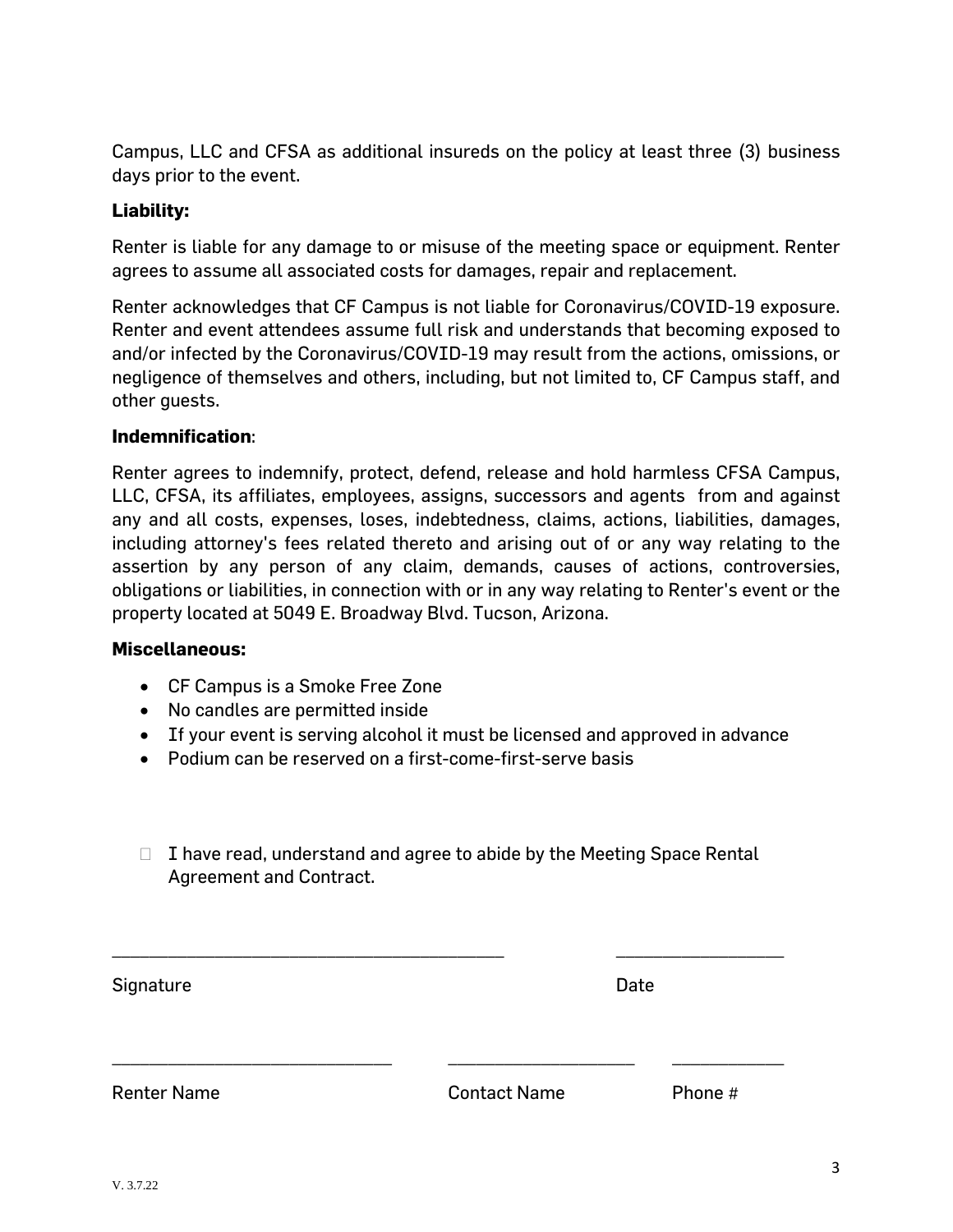# **Community**<br>**Foundation** campus

# **Nonmember Rental Rates**

| Rates are per hour<br>(A 3.1% tax will be applied to all transactions)    | <b>Minimum</b><br>(2 hours) | <b>Half Day</b><br>$(4 hours +)$ | <b>Full Day</b><br>$(8 hours +)$ |
|---------------------------------------------------------------------------|-----------------------------|----------------------------------|----------------------------------|
| <b>Small Conference Rm 102</b><br>Capacity 12                             | \$17.50                     | \$17.50                          | \$17.50                          |
| <b>Large Conference Rm 114A</b><br>Capacity 50                            | \$50.00                     | \$31.25                          | \$31.25                          |
| Large Conference Rm $114B + C$<br>Capacity 100                            | \$75.00                     | \$43.75                          | \$37.50                          |
| Large Conference RM $114A + B + C$<br>Capacity 150*                       | \$100.00                    | \$62.50                          | \$43.75                          |
| <b>Courtyard</b><br>Capacity 200** - Only available 4-9 pm                | \$87.50                     | \$75.00                          | N/A                              |
| <b>Reception Hall + Kitchen</b><br>Capacity 100** - Only available 4-9 pm | \$62.50                     | \$50.00                          | N/A                              |

- Each room equipped with Audio / Visual technology
- A podium is available upon request, first-come-first serve
- CF Campus does not provide catering services outside catering allowed

# **Additional Offerings:**

- Mics with setup \$25
- Hot coffee brewed on site \$10 / carafe
- Web conferencing with setup \$25

\*Conference room tables and seating available for up to 100

\*\*Event tables and seating for the Courtyard and Reception Hall are to be rented by the organizer from a rental company